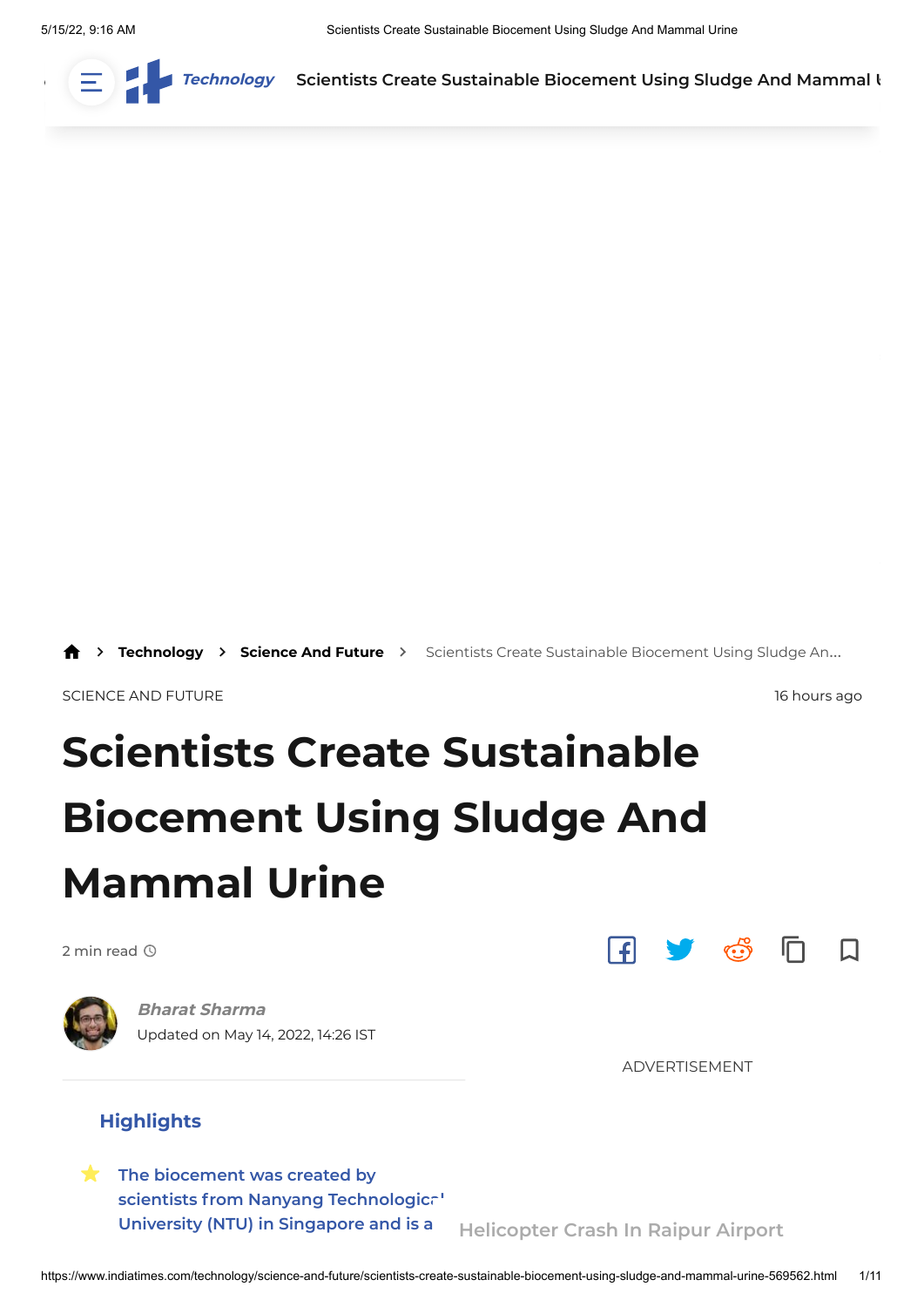**[cement.](https://www.indiatimes.com/worth)**

#### **[Technology](https://www.indiatimes.com/technology)** Scientis[ts Create Susta](https://www.indiatimes.com/explainers)in[ab](https://www.indiatimes.com/auto)[le Biocement Using Sludge And Mamma](https://adclick.g.doubleclick.net/pcs/click?xai=AKAOjssoD0VtQWi-z7f0DToaNZhZX618Tw1W2Vz_jzyO2JRlvWf9QbLhqxZjxqgCeuWr1N8IfqOxGeJAuHO6eswmZshAyxPd7CS5dkZ2wUKCggQiUrcaG61l0ENaoe5tho2yFclwWzFdv_Ohwl73URbAPafbLckmVT-W-ztexI9EAMO5w4q1h4CGgq3eCqqd6JVDRSS-xBURF4PDrHy6EGlUNDPhUztL1TcAEb9N_Y1pHsmprDLh6RLGvamhCjYFZnKio6yh1BbquAJUPUvVs7GnvpqwJjJo7Kjs1bIymQVkGtKVC9pxPxVffVr0u49OeV0fRLxkbrioLYn87S5Dm-4Ppl3tELKU_Wj_8GjPy_HEf-OBfDuUy3O3rS0bwS_DMEBwiWG5v6zIpNSpWroAGR0hl3FAFJ4Grsy77m3ocR1klgaHNKL8Ii2srbwXo3c0xlXh2HhJebrTpDKbBEjBvv9NY7M8RfHMO4_BVULBAFG8UJE7GD2FmuhN1f_GG0cdpJxFviMA1WL0EpesFQa_GeF0nD7w4eG7rbUz3gliXTXJFzYdSZJu4utWBMVtqezeFMZwFeiyN8xlpUFtnr5AuVk7_LRRQMIwonmWjuZaIaM29v_S48-XnE8uklDmTEe3ZRgotNXDBuRIxedizPweQBMPwspT-pE-n65RwlLdwsiyy1UCV7vZ6F9MqpIbz6kEvqso3F85ySd6lfsRkIUt87ss8f68zwdOL3eS2v82DcbQ7R6Kl2fBpdRtIO-4m3wDEutCcg-9I3JfUMWVXps9q-Dik-x9FFJFC7uZrwGAIz7EU3ECgPTWE9Z_S9eJ_o8FX-tS5wWBL70b9pgLinXFSxkY4vjmJtpylUCUc8poUF68OH0MB96umRzYwWIQQq2k6fmtjRQqLg2uNz2w4KaWd8rk083ukj2GFfSr25LijymsvY3XVpMrJSNPou33UYVgNndDGAicptZ8eS7kTIkQRPbjjf9S4OGCjEkgMC8xSn3FeYwFZTs3qJ93aHiS96C9ZcrGrjxRTFebdks3phG5gV3KMRFQsnh1tIyjtuqg_PZ1VWAOEgl0olKzqo9dHS8SqTsjjhLpMkkm-mH1ZefE7de6nf2NgxwlJkX_wmpBJFSL0D6Y9SECdx5E3qDUiC182zMLrNSVroj0aNLNpGTr4vjQTCPINjzOjiq7_dYbkzS_C_qYqNR5luFz6opuFvBpACrad_KcejiOBTMhU6YkVmenRNvfoITGW--k7NwrmMsdh_gBUNVL3XqGNBEdeDjNniWZ0eM&sai=AMfl-YQ8HTI8xnusQBRjuZ54J-YaIcFdEXx2x5VXZMUHsIEpuKhPQRTv2f15Y8M9QjPWadtUBYEDBFJ5rm6zNlkWj8Y74JUmIO3u223-OjA17FE523zR5uprPiw2H31bP_G24CHyh2pSze0HFqOph5-cPOB2cQvdRTRc0h-KFYUEe4mXwcXFMHhyvPPhdga-rHoB5fzz4b80ywvdfBUU-YIkiHxa76PwydoocLZGRVnCRLHdMPgpgbHnU-Zu_MfACAv6SeXP10eIG_TQlqypcd8UhrXqzm3v6n3QKYwX0O0NBM3-xB-D43VK7kF8K-cO4INn3u2Lq6W9LuojpwGYWI_RBYtQaP9ojE-EYucbHNEen42E9hqITQ2ylM97IyCSRDNKVxlIQ40&sig=Cg0ArKJSzF9Fd3EPSHKR&cry=1&fbs_aeid=[gw_fbsaeid]&urlfix=1&adurl=https://www.uob.com.sg/personal/save/promotion/uobsavers.page%3Futm_medium%3Ddisplay%26utm_source%3Dprogrammatic%26utm_campaign%3Dcasa_aoq122%26utm_term%3Dothers_flashdeal%26s_cid%3Dpfs:sg:paid:dis:prog:na:bn:300x600:casa:010122-:casa_aoq122:others_flashdeal:ms-dis%26vid%3Dmindshare_display)l **U**

**[For this purpose, scientists used two](#page-2-0) commonly found waste materials industrial carbide sludge and urea (from urine of mammals)**

**[sustainable alternative to regular](#page-1-0)**

**K** NTU scientists essentially developed a **process wherein the reaction of urea with calcium ions in industrial carbide [sludge forms a "precipitate" - or a hard](#page-2-1) solid substance.**

<span id="page-1-0"></span>Scientists have created renewable biocement made from waste materials. The biocement was created by scientists from Nanyang Technological University (NTU) in Singapore and is a sustainable alternative to regular cement.

Biocement uses bacteria to cause a hardening reaction that "binds soil into a solid block," TechXplore reported.



Nanyang Technological University

Π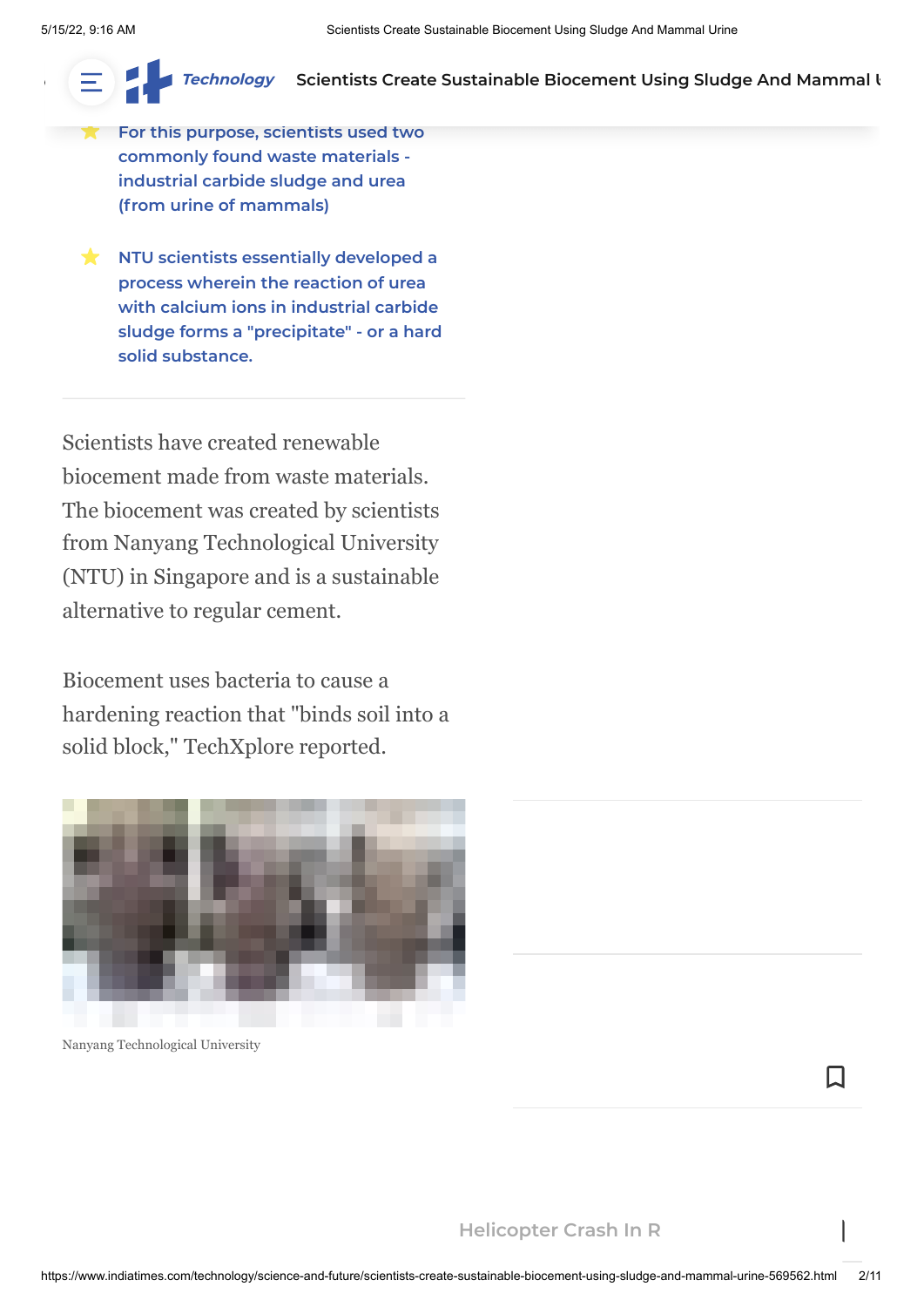$\overline{\phantom{a}}$ 

**E Extendingly Scientis[ts Create Susta](https://www.indiatimes.com/explainers)in[ab](https://www.indiatimes.com/auto)[le Bioce](https://www.indiatimes.com/culture/who-we-are/starting-2022-with-a-new-car-3-crucial-reasons-why-comprehensive-car-insurance-is-a-must-566382.html)[m](https://www.indiatimes.com/auto)e[nt Using Sludge And](https://www.indiatimes.com/entertainment) [Mamma](https://www.indiatimes.com/login)l L** 



[Recommended by](https://www.colombiaonline.com/)



# <span id="page-2-2"></span>**How was the biocement created?**

<span id="page-2-1"></span><span id="page-2-0"></span>For this purpose, scientists used two commonly found waste materials industrial carbide sludge and urea (from urine of mammals). NTU scientists essentially developed a process wherein the reaction of urea with calcium ions in industrial carbide sludge forms a "precipitate" - or a hard solid substance.

### [Also read: This 3D-Printed Foam Could](https://www.indiatimes.com/technology/news/3d-printed-foam-cement-substitute-559371.html) Cut Cement's 7% Of All Global Carbon Emissions

**Starting 2022 With A New Car?**

**[Comprehensive Car Insurance Is](https://www.indiatimes.com/culture/who-we-are/starting-2022-with-a-new-car-3-crucial-reasons-why-comprehensive-car-insurance-is-a-must-566382.html)**

Π

4 min read  $\oslash$  3 K Shares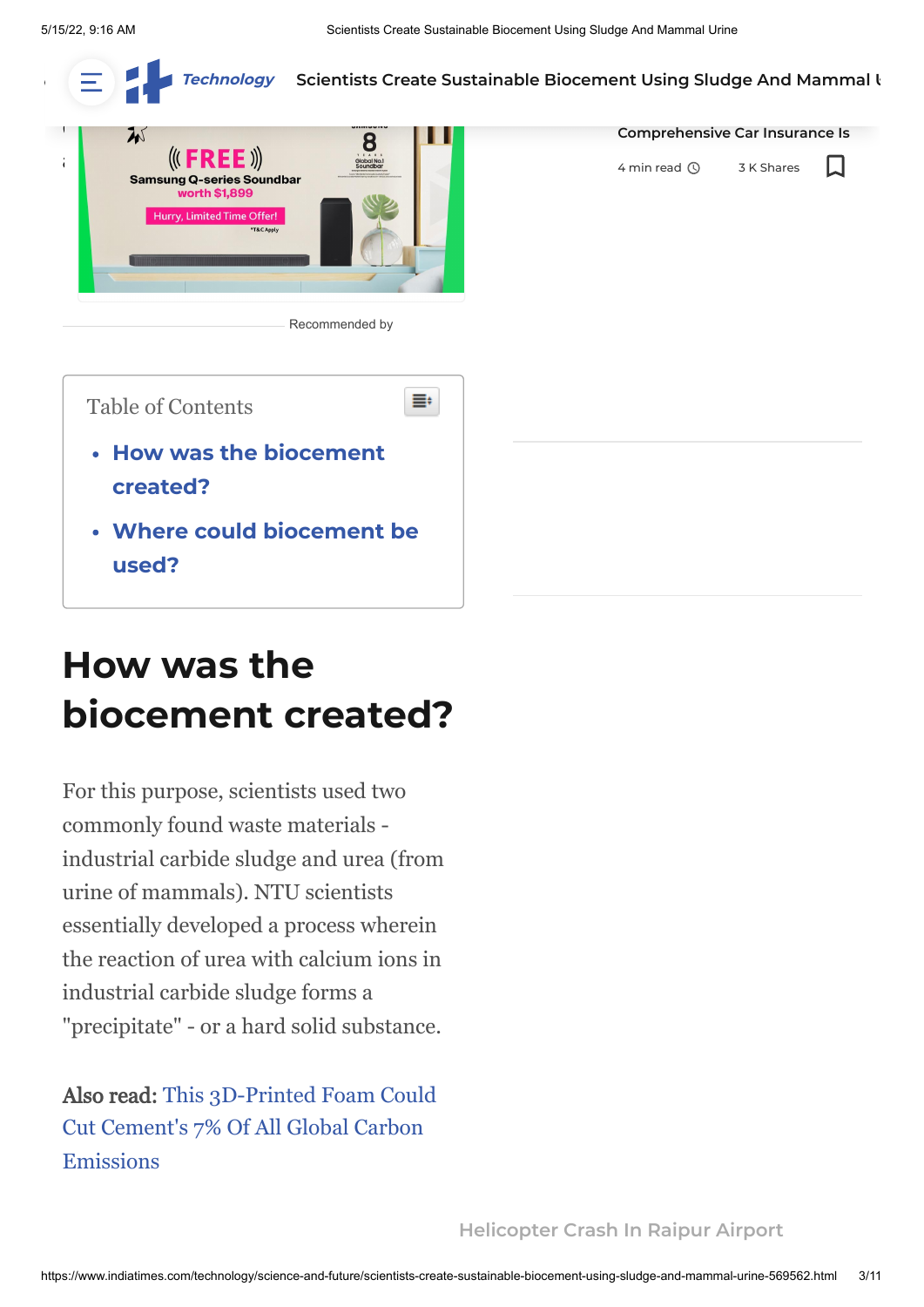

Tec[hnology](https://www.indiatimes.com/technology) Scientists Cr[eate Susta](https://www.indiatimes.com/explainers)inable Biocement Using Sludge And [Mamma](https://www.indiatimes.com/login)l I

They also tried the experiment in soil. The hard solid substance was not only able to bond soil particles together but also filled the gaps in between them, the result of which is biocement.



Unsplash

## <span id="page-3-0"></span>**Where could biocement be used?**

In a proof-of-concept published in the Journal of Environmental Chemical Engineering in February, 2022 showed that biocement could become a costeffective and sustainable way to improve soil. For construction or excavation purposes, the biocement may be used to add strength to the ground.

It has a multitude of uses. It could aid the construction of freshwater reservoirs on beaches or in deserts. It may also be use to seal cracks in rocks to control seepage.